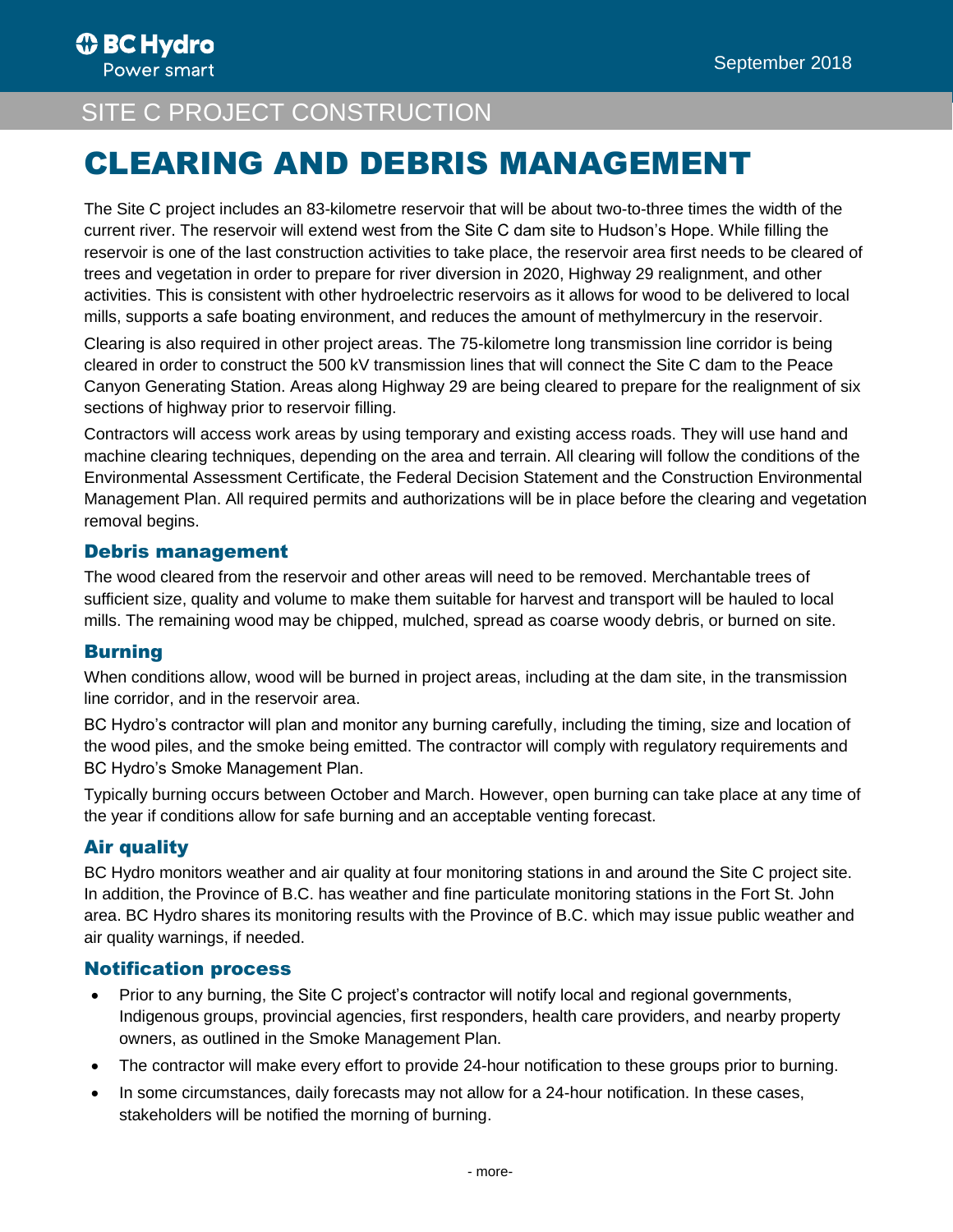• Information about planned burning will be included in the bi-weekly Site C construction bulletin.

#### Clearing map and timelines



| Dam site access and clearing<br>Summer 2015 to spring 2016 (completed)                                                                                                                          | Moberly reservoir access and clearing<br>Season 1: winter 2016/2017<br>Season 2: fall 2018 to spring 2019<br>Waste wood removal: 2018 to 2019                                                      |
|-------------------------------------------------------------------------------------------------------------------------------------------------------------------------------------------------|----------------------------------------------------------------------------------------------------------------------------------------------------------------------------------------------------|
| Lower reservoir access and clearing<br>Phase 1: fall 2015 to spring 2016<br>Phase 2: winter 2016/2017 to winter 2017/2018<br>Phase 3: fall/winter 2018/2019<br>Waste wood removal: 2018 to 2019 | Eastern reservoir access and clearing<br>Fall 2018 to spring 2019<br>Waste wood removal: 2019 to 2020                                                                                              |
| Middle reservoir access and clearing<br>Reservoir areas: fall 2019 to spring 2020<br>Halfway River drainage: fall 2020 to spring 2021<br>Waste wood removal: 2020 to 2022                       | Western reservoir access and clearing<br>Halfway River to Lynx Creek: summer 2020 to spring 2021<br>Lynx Creek to Hudson's Hope: summer 2021 to spring<br>2022<br>Wood waste removal: 2022 to 2023 |
| <b>Transmission line clearing</b><br>Season 1: winter 2017 to spring 2018<br>Season 2: fall 2018 to spring 2019<br>Waste wood removal: 2018 to 2020                                             | Halfway River debris boom clearing<br>Fall 2018 to spring 2019<br>Wood waste removal: 2019 to 2020                                                                                                 |